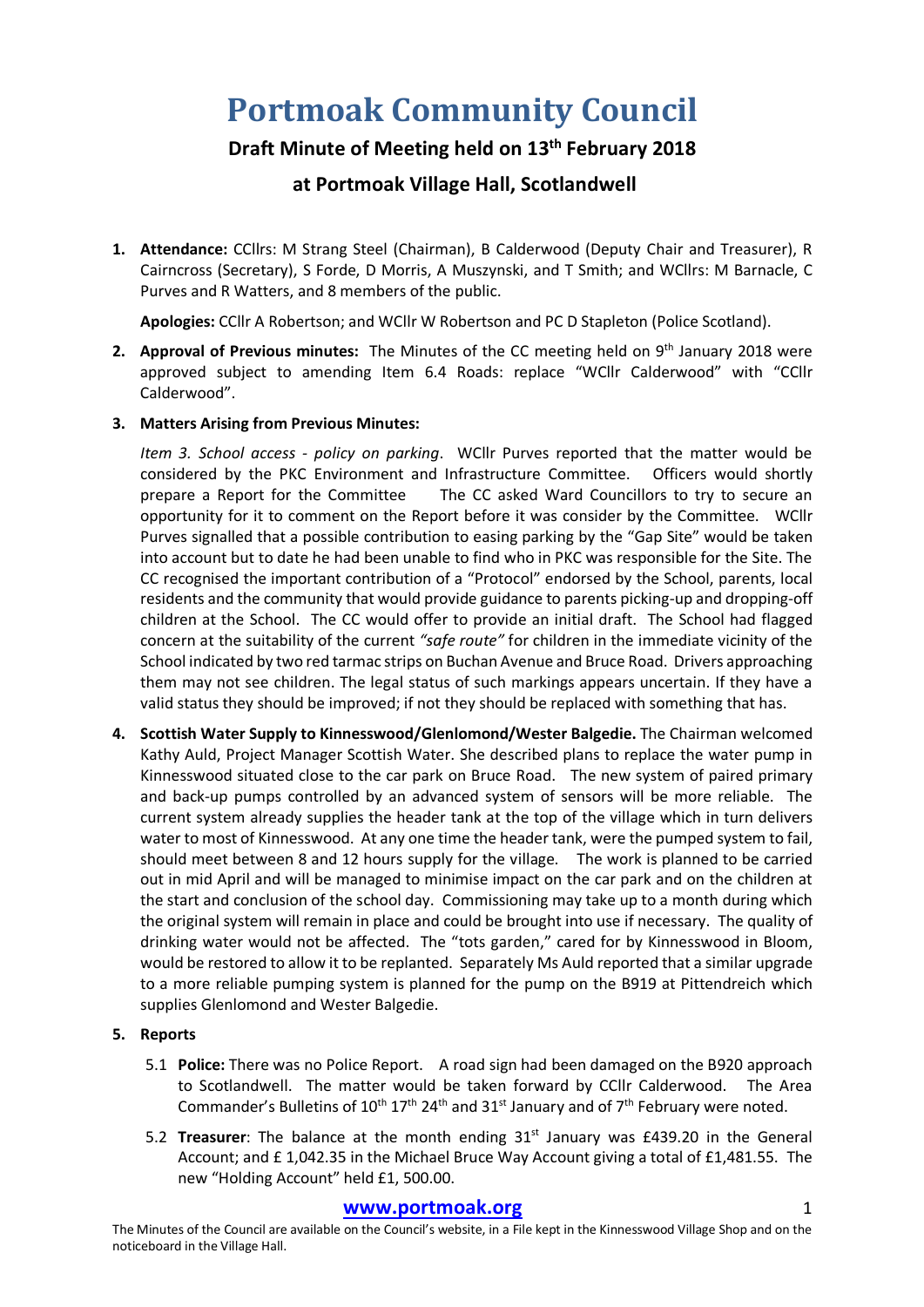#### **5.3 Planning:**

- 1. *New applications:*
- a) *17/02274/IPL. Land 20 metres East of Leven House (Levenmouth) Scotlandwell.* Residential development in principle (2 new dwellinghouses to replace existing stable block). The CC noted that PKC had determined to grant planning consent in principle. It remained concerned that there was no restriction on "creeping development" through further applications on this site WCllrs advised that that may reflect a defect in the PKC Policy on *Housing in the Countryside* which was an integral part of the of the Local Development Plan governing land usage. A member of the public suggested that previous planning permissions for Levenmouth contained conditions obliging the developer to upgrade the access road. These had not been implemented. The CC would investigate and, if this were the case, write to the planners requesting enforcement action and a moratorium on any further consents (including on any full application following on this in principle consent) until the conditions had been met. The CC would also request that a condition requiring public access over the route through Levenmouth to the Heritage Trail be inserted in any future consent as it had been in the last one.
- *b) 17/02223/FLL. Land 60 metres North of West Brackly Farm Kinross*. Erection of a dwelling house and associated works. No comment*.*
- *c) 18/00150/FLL. Shanthi, Wester Balgedie.* Extension to dwellinghouse. No comment.
- *2. Progress with Developments:*
- a) *17/01596/IPL. Land 50 metres south of 9 Bishop Terrace, Kinnesswood.* Erection of a dwelling house in principle. (Stephen's Field). To clarify progress, the Chairman would contact PKC.
- b) *Fife 16/03661/EIA and 17/03377/FULL). Westfield* a) Opencast Site Planning in Principle and b) Installation of up to 10 gas engines. The decision from Fife Council was awaited.
- c) *16/03661/CON). Former Lomond Inn: proposals for part demolition and erection of 5 dwelling houses.* The outstanding arrangements which would allow building to proceed remain to be concluded. PKC did not have specific timescales for progression of the development. It is aware that the applicant is looking at options for the former Inn building and how it can be progressed bearing in mind its condition. The state of the security fence was a matter of concern and would be reported to PKC Building Control.
- d) *17/01885/FLL. Loch Leven's Larder - Further information*. The CC would make no comment on recent proposals for amended drainage. It had sought clarity on traffic flows through the new development, the position of bus halts and the provisions to prevent untoward light pollution.
- *3. The CC received:*
- a) *CC submission to Local Development Plan 2*;
- b) *PKC Community Plan 2017-2027*. It was noted that within the Plan there was no reference to the contribution of community councils.
- c) *Action programme for Tayplan*. Although Tayplan was crucial in shaping the proposed PKC Local Development Plan it was noted that there was no reference to the corresponding SE Scotland Strategic Plan which adjoins Kinross-shire.

#### **5.4 Roads: To note progress with the Roads Report for 2017 including:**

a) *Status of winter potholes and dropped drains/gullies.* In recent weeks these had appeared with increasing frequency across Portmoak. A programme of repair would be required. In the meantime PKC's rapid response to effect temporary repairs was

#### www.portmoak.org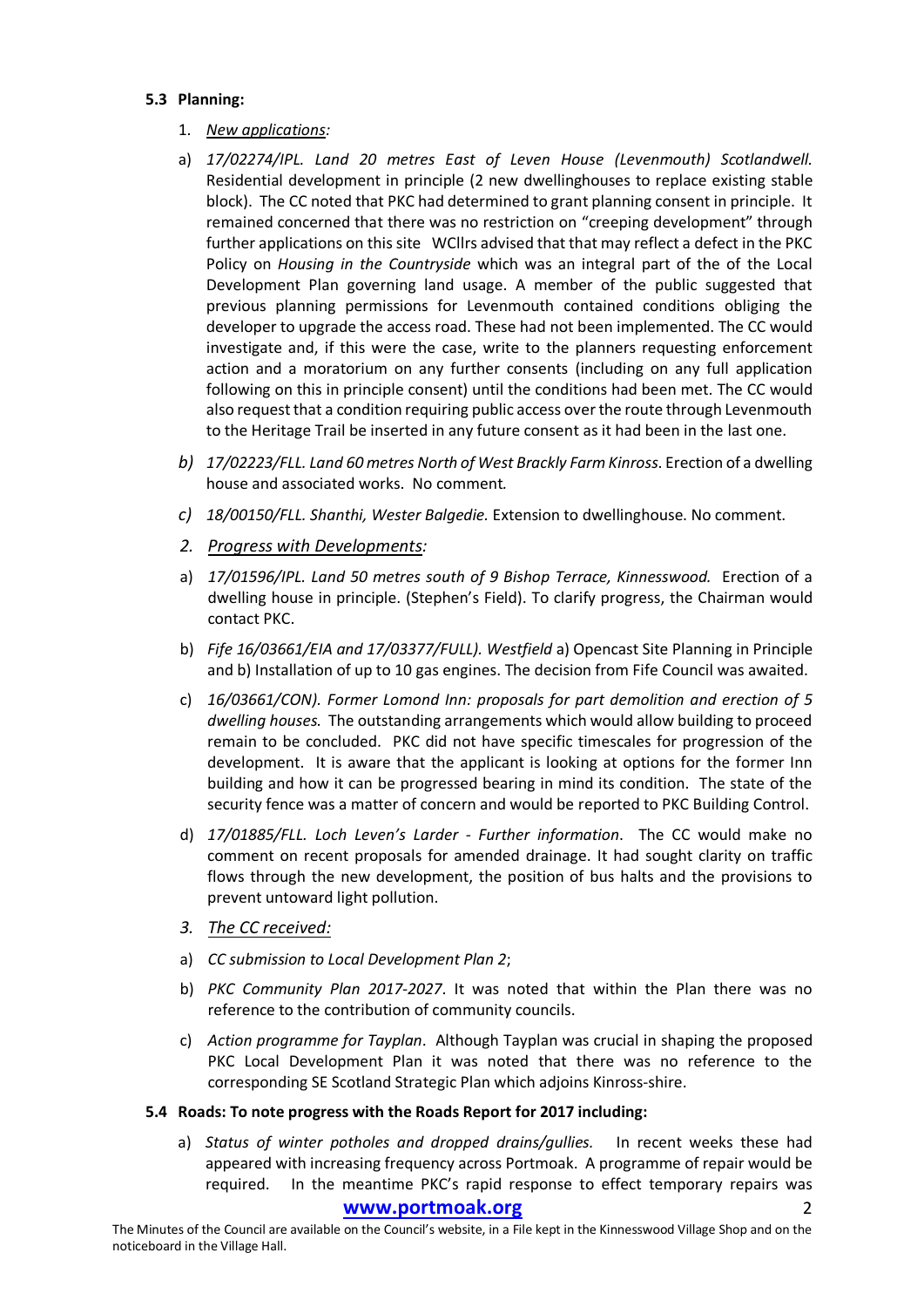welcomed. Individuals are encouraged to log on to PKC roads department and report any road problems.

- b) *Wester Balgedie/Carsehall junction*. Despite consensus that traffic lights were merited this will not be included in planned interventions by PKC. Were funding to be found it may proceed.
- a) *Footpath from Scotlandwell to the Church, Hall and beyond*. This long-standing and important problem had over the past four years been the subject of two previous visits by PKC. The ward councillors were hoping to arrange a re-visit with the participation of senior officers. A key first step was, through an agreed process of option appraisal, to agree a preferred route for the principal path. Without that no progress can be anticipated.
- b) *Danger at Pavement in front of Kinnesswood Shop.* CCllr Morris reported that recently, when standing on the pavement outside the shop, he had been looking to his left at the approach of large HGV. He had been unaware of the snowplough with blade in the air approaching from his right. It passed within inches of him - the blade skimming above his head. He asked that cones be placed outside the shop to safeguard pedestrians. This experience parallels that of pedestrians on the *Footpath from Scotlandwell to the Church, Hall and beyond* who from time to time have been hit by wing mirrors or had to avoid tractors towing farming equipment that overhung the footpath.
- 5.5 **Paths:** CCllr Tom Smith reported that section of the Michael Bruce Way between Kilmagadwood and Kinnesswood had been damaged as result of its use during the recent Devil's Burden Race.

#### **6. PKC Ward Cllr Reports:**

*WCllr M Barnacle* reported that he had completed his submission commenting on the proposed Local Development Plan and that he had identified infrastructure matters which he hoped could be resolved. The forthcoming budget may not be as "tight" as was first expected. PKC was now re-visiting its policy on 20mph limits.

*WCllr C Purves* confirmed that PKC had granted £150,000 to RSPB Loch Leven. This was a contribution to support the construction of the B9097 underpass.

*WCllr R Watters* reported on extensive road traffic studies within Kinross and Milnathort. These had identified a number of "pinch points". Funding to improve these was being sought. He added that part of the studies addressed the case for south-side slip roads at Junction 7. The case for funding these was at best marginal - progress could not be anticipated.

#### **7. Matters previously notified to the Secretary plus matters raised from the floor.**

- a) *Devil's Burden Race.* CCllr Morris reported on this popular and successful event where more runners than ever took part. Following discussion last year between the CC and the event organisers Portaloos had been provided at the Kinnesswood change over. There were problems this year which would need to be addressed: a) Kinnesswood's capacity to accommodate the cars at the time of changeover was greatly pressed. The carpark and the Whitecraigs "overflow" were at capacity with difficulties in both Bishop Terrace and Bruce Road. Whether police support was needed or a means of limiting cars would be considered. b) Routes off the hill differed from those agreed. Runners who chose to come down at Kilmagadwood and then run along the Michael Bruce Way had damaged the path. c) While the event was welcomed it provided no benefit to the community. A contribution to the community would be explored with the organisers. A meeting to discuss these points will be arranged shortly.
- b) *Scottish Fire and Rescue Service – Community Asset Register (CAR).* A Scottish national Register is being established.Essentially this is a Register of volunteers who have a particular

## www.portmoak.org